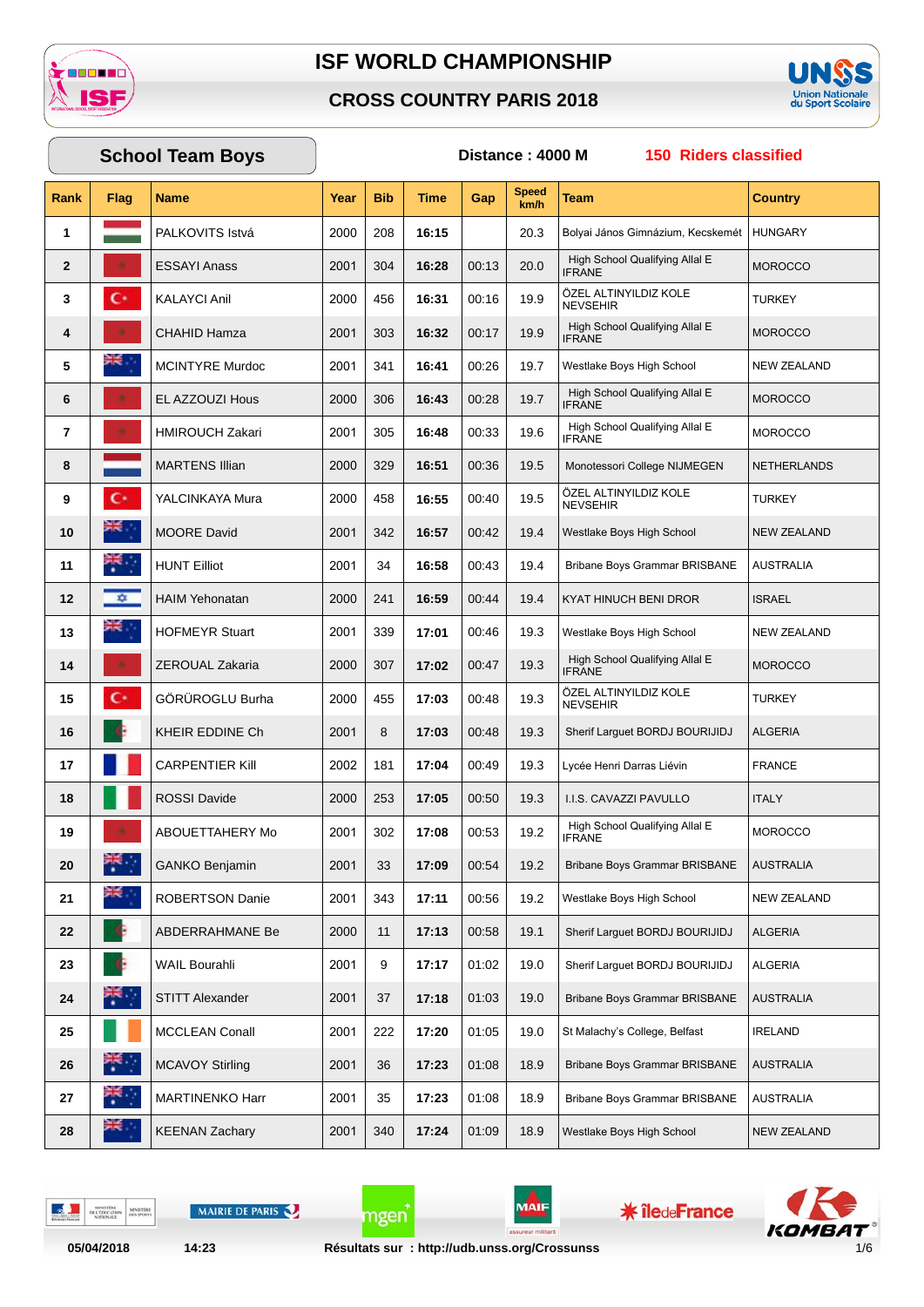

#### **CROSS COUNTRY PARIS 2018**



#### **Rank Flag Name Year Bib Time Gap Speed km/h Team Country School Team Boys Distance : 4000 M 150 Riders classified 29** SEN Ömer 2001 | 454 | **17:30** | 01:15 | 18.8 ÖZEL ALTINYILDIZ KOLE<br>NEVSEHIR 2001 | 454 | **17:30** | 01:15 | 18.8 | NEVSEHIR NOLE | TURKEY **30 FROISSART Camil 2001 182 17:34 01:19** 18.7 Lycée Henri Darras Liévin FRANCE **31** KINGSTON James 2002 158 17:34 01:19 18.7 JUDD ENGLAND **32** BARBIERI Nicolo 2000 251 17:34 01:19 18.7 I.I.S. CAVAZZI PAVULLO ITALY **33** PERARD Marin 2000 186 17:34 01:19 18.7 Lycée Henri Darras Liévin FRANCE **34** GIMENEZ Artur 2001 | 406 | **17:38** | 01:23 | 18.7 EP LUIS AMIGO | SPAIN **35** SCHUSSER Morgan 2001 57 | 17:39 | 01:24 | 18.6 | BRG/BORG Klagenfurt | AUSTRIA **36** FERRIS Adam 2002 220 17:41 01:26 18.6 St Malachy's College, Belfast IRELAND **37** THELLIER Vincen 2001 | 184 | **17:41** | 01:26 | 18.6 Lycée Henri Darras Liévin | FRANCE **38** MALEK Jan 12001 149 17:43 01:28 18.6 Gymnazium Dr. Antona Randy, Gymnazium Dr. Antona Randy,<br>Jablonec nad Nisou, pr **39** KELLY Declan 2000 38 | **17:44** | 01:29 | 18.6 | Bribane Boys Grammar BRISBANE | AUSTRALIA **40** MESILATI Noam 2001 239 17:44 01:29 18.6 KYAT HINUCH BENI DROR ISRAEL **41** HARDING Isaac 2000 162 17:48 01:33 18.5 JUDD ENGLAND **42** | **KLARIC Nikola** | **2000** | 138 | **17:51** | 01:36 | 18.4 GIMNAZIJA TITUSA GIMNAZIJA ITTUSA<br>BREZOVACKOG ZAGREB CROATIA **43** SCHOFIELD Danie 2001 | 159 | 17:53 | 01:38 | 18.4 | JUDD | ENGLAND **44 C 1** ÖZ Erdem 2000 | 457 | 17:55 | 01:40 | 18.4 ÖZEL ALTINYILDIZ KOLE<br>NEVSEHIR  $2000$  457 | 17:55 | 01:40 | 18.4 | NEVSEHIR **45** APARICIO Antoni 2001 | 403 | **17:58** | 01:43 | 18.3 | EP LUIS AMIGO | SPAIN **46** VAN DER PLAS Ad 2001 | 160 | 17:59 | 01:44 | 18.3 | JUDD | ENGLAND **47** HILL Blair 2002 338 **18:03** 01:48 18.2 Westlake Boys High School NEW ZEALAND **48** EMM Toby 2002 157 | **18:05** | 01:50 | 18.2 | JUDD ENGLAND **49** GIKHNIASHVILI G 2000 507 | **18:08** | 01:53 | 18.1 Public School N120 Tbilisi, Georgia | GEORGIA **50** MARKO Ján 2000 384 **18:10** 01:55 18.1 Sports Gymnasium BANSKA BYSTRI SLOVAKIA **51** ABDELMADJID Lou 2000 10 **18:14** 01:59 18.0 Sherif Larguet BORDJ BOURIJIDJ ALGERIA **52** BEESTON William 2000 161 18:15 02:00 18.0 JUDD ENGLAND **53** CHENIER Vincent 2002 99 **18:17** 02:02 18.0 E.S.C. Thériault CANADA **54** VERDI Gianmarco 2000 254 **18:20** 02:05 18.0 I.I.S. CAVAZZI PAVULLO ITALY **55** LAVORCA Matteo 2001 221 **18:22** 02:07 17.9 St Malachyís College, Belfast IRELAND **56 FILOSEVIC Filip** 137 | **18:23** | 02:08 | 17.9 GIMNAZIJA TITUSA GIMNAZIJA ITIUSA<br>BREZOVACKOG ZAGREB CROATIA

MINIS<br>FRE L'ÉDI

MAIRIE DE PARIS

MAIF

**\* îledeFrance** 

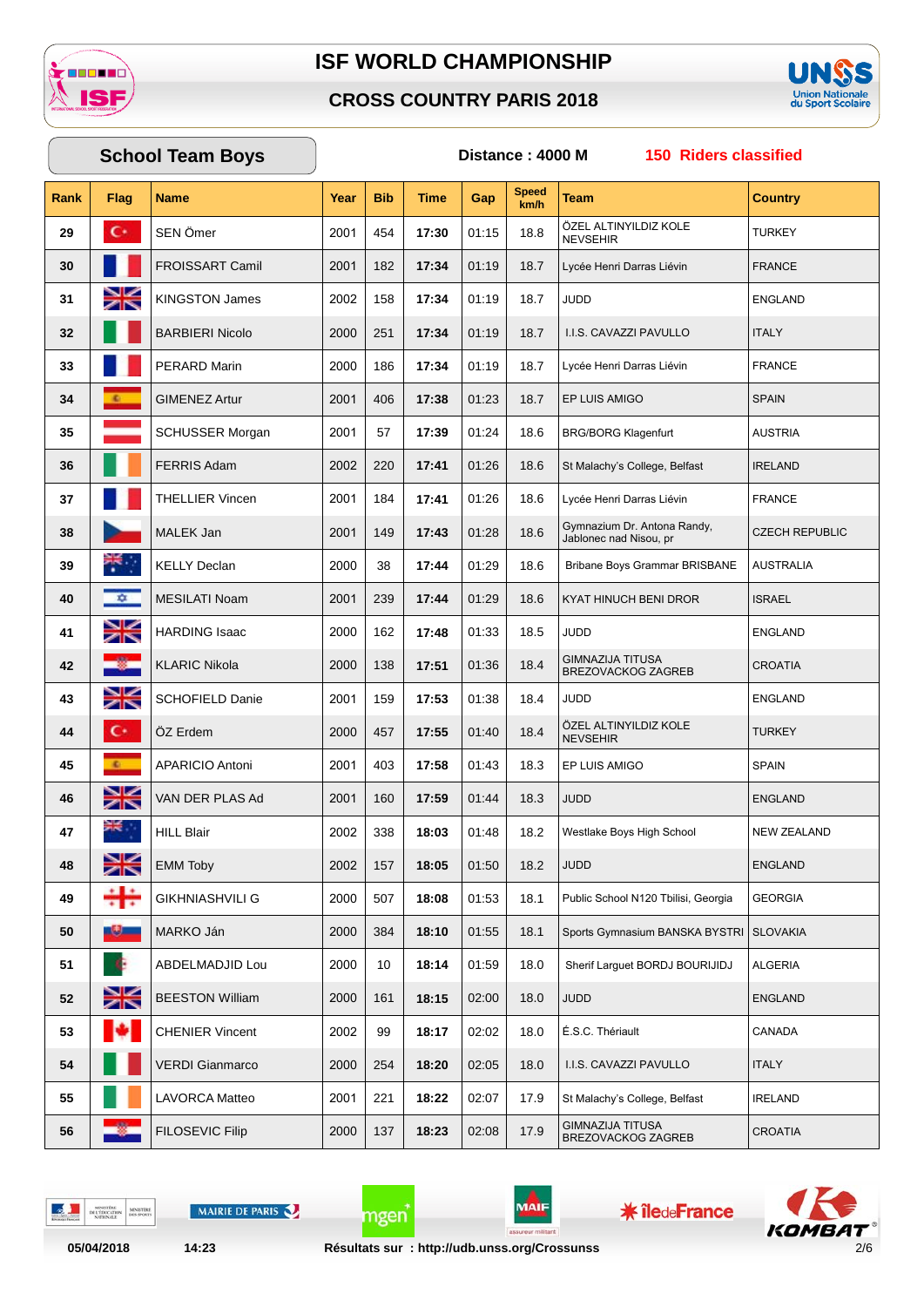

#### **CROSS COUNTRY PARIS 2018**



## **Rank Flag Name Year Bib Time Gap Speed km/h Team Country School Team Boys Distance : 4000 M 150 Riders classified 57** SCOTT Timothy 2001 224 | **18:24** | 02:09 | 17.9 | St Malachy's College, Belfast | IRELAND **58** KLOUDA Kristián 2000 382 **18:26** 02:11 17.9 Sports Gymnasium BANSKA BYSTRI SLOVAKIA **59** O'ROURKE Cormac 2001 223 | **18:27** | 02:12 | 17.8 | St Malachy's College, Belfast | IRELAND **60** GIKHNIASHVILI N 2000 508 **18:32** 02:17 17.8 Public School N120 Tbilisi, Georgia GEORGIA **61** TER HAAR Teun 2003 331 **18:35** 02:20 17.7 Monotessori College NIJMEGEN NETHERLANDS **62** BARTO Aurel 2001 380 **18:36** 02:21 17.7 Sports Gymnasium BANSKA BYSTRI SLOVAKIA **63** BARTHELEMY Kill 2000 185 18:39 02:24 17.6 Lycée Henri Darras Liévin FRANCE **64** TRUBACS Rainers 264 **18:42** 02:27 17.6 Jana Eglisa Preilu State Gymna<br>PREILL 2000 | 264 | **18:42** | 02:27 | 17.6 | PREILI | PREILI **65** DREES Pablo 2001 405 **18:42** 02:27 17.6 EP LUIS AMIGO SPAIN **66** BIRCHBAUER Davi 2003 58 18:48 02:33 17.5 BRG/BORG Klagenfurt AUSTRIA **67 Hamcha Enes** 2001 | 183 | **18:53** | 02:38 | 17.4 Lycée Henri Darras Liévin FRANCE **68** CANTERS Mirto 2002 326 18:59 02:44 17.3 Monotessori College NIJMEGEN NETHERLANDS **69 BRUNET Carson m** 2002 97 **18:59** 02:44 17.3 **E.S.C. Thériault** CANADA **70** PAZ Mario 2003 408 **18:59** 02:44 17.3 EP LUIS AMIGO SPAIN **71** MESILATI Omer 2001 240 **19:02** 02:47 17.3 KYAT HINUCH BENI DROR ISRAEL **72** DOMART Louis 2003 373 **19:03** 02:48 17.3 LYCEE FRANCAIS DE SINGAPOUR SINGAPORE **73** TESSER Pepijn 2000 330 19:04 02:49 17.3 Monotessori College NIJMEGEN NETHERLANDS **74** MONDELAERS Thib 2002 82 **19:08** 02:53 17.2 Don Bosco Hechtel BELGIUM FLANDERS **75** DECKX Jef 2001 80 19:11 02:56 17.2 Don Bosco Hechtel BELGIUM FLANDERS **76** BRIZA Matej 146 **19:12** 02:57 17.1 Gymnazium Dr. Antona Randy, Gymnazium Dr. Antona Randy,<br>Jablonec nad Nisou, pr 2001 2002 CZECH REPUBLIC **77** LIN Longyuan 110 **19:17** 03:02 17.1  $2002 \begin{array}{|c|c|c|c|c|}\n\hline\n110 & 19:17 & 03:02 & 17.1 & \text{School} \\
\hline\n\end{array}$ **78** BROWNE Conall 2000 225 19:18 03:03 17.0 St Malachy's College, Belfast IRELAND **79 22 ZEVI Amit** 2000 242 **19:21** 03:06 17.0 KYAT HINUCH BENI DROR ISRAEL **80** PHILIPSEN Timo 2002 328 **19:29** 03:14 16.9 Monotessori College NIJMEGEN NETHERLANDS **81** ADAMOVICS Marci 263 **19:32** 03:17 16.8 2000 | 263 | 19:32 | 03:17 | 16.8 | Jana Eglisa Preilu State Gymna | LATVIA **82** MOGELADZE Data 2000 510 **19:33** 03:18 16.8 Public School N120 Tbilisi, Georgia GEORGIA **83** GOTIASHVILI Gog 2000 509 19:33 03:18 16.8 Public School N120 Tbilisi, Georgia GEORGIA **84** AUGSTEN Jakub 2001 | 145 | 19:37 | 03:22 | 16.8 Gymnazium Dr. Antona Randy, Gymnazium Dr. Antona Randy,<br>Jablonec nad Nisou, pr 2001 2002 CZECH REPUBLIC

DELTO

MAIRIE DE PARIS

MAII

**\* îledeFrance** 

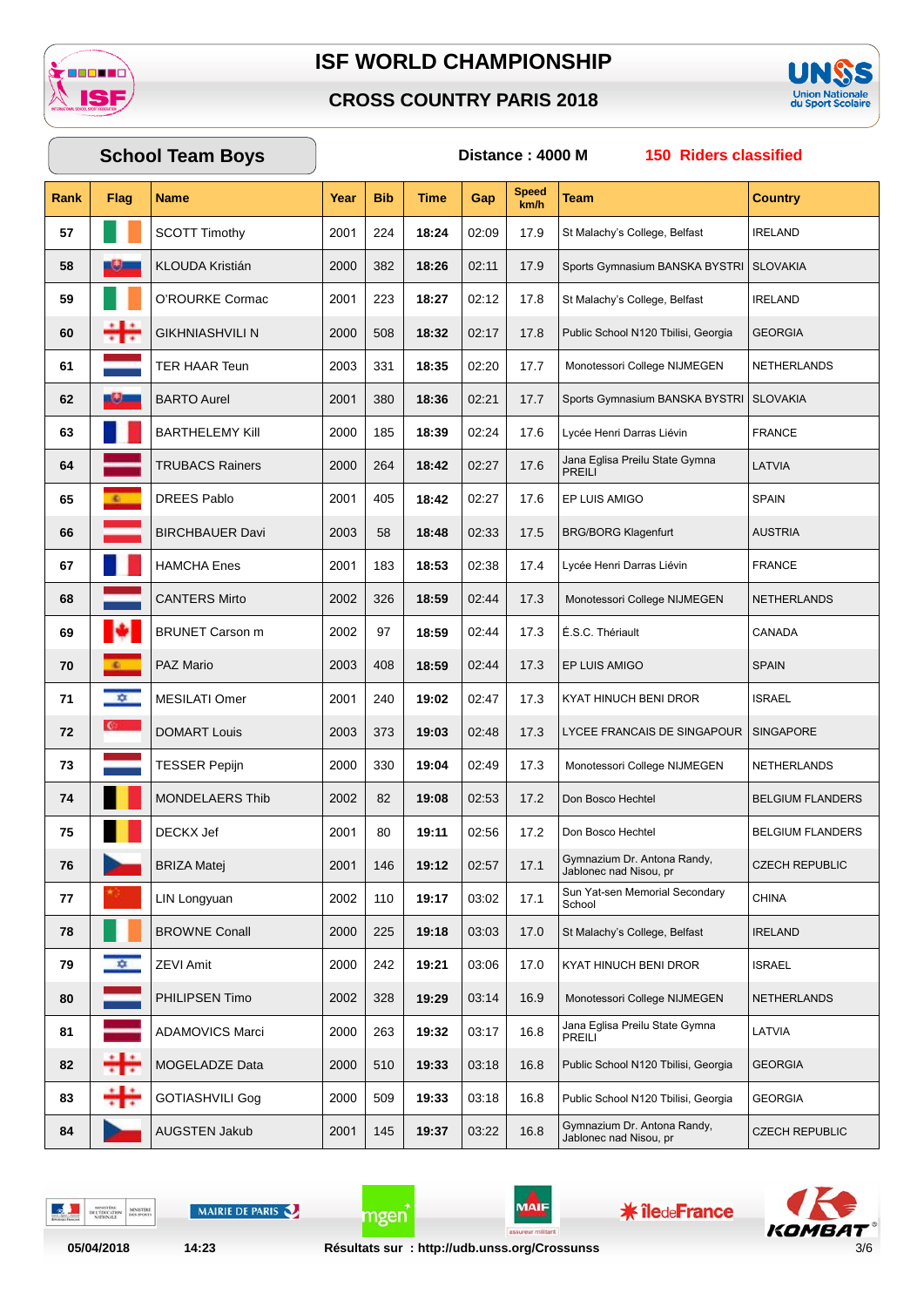

#### **CROSS COUNTRY PARIS 2018**



# **School Team Boys Distance : 4000 M 150 Riders classified**

| Rank | <b>Flag</b>  | <b>Name</b>            | Year | <b>Bib</b>     | Time  | Gap   | <b>Speed</b><br>km/h | Team                                                  | Country                 |
|------|--------------|------------------------|------|----------------|-------|-------|----------------------|-------------------------------------------------------|-------------------------|
| 85   |              | VáLIK Ferenc           | 2000 | 209            | 19:38 | 03:23 | 16.8                 | Bolyai János Gimnázium, Kecskemét                     | <b>HUNGARY</b>          |
| 86   |              | <b>LILINS Raivo</b>    | 2003 | 265            | 19:38 | 03:23 | 16.8                 | Jana Eglisa Preilu State Gymna<br><b>PREILI</b>       | LATVIA                  |
| 87   |              | <b>GODINHO Ferreir</b> | 2001 | 285            | 19:39 | 03:24 | 16.7                 | Lycée Michel Rodange<br>LUXEMBOURG                    | LUXEMBOURG              |
| 88   |              | <b>PACHLER Andreas</b> | 2002 | 56             | 19:39 | 03:24 | 16.7                 | <b>BRG/BORG Klagenfurt</b>                            | <b>AUSTRIA</b>          |
| 89   | $\mathbf{C}$ | VAN WERSCH Vale        | 2002 | 370            | 19:41 | 03:26 | 16.7                 | LYCEE FRANCAIS DE SINGAPOUR                           | SINGAPORE               |
| 90   | Æ            | <b>HICHEM Lamari</b>   | 2002 | $\overline{7}$ | 19:41 | 03:26 | 16.7                 | Sherif Larguet BORDJ BOURIJIDJ                        | <b>ALGERIA</b>          |
| 91   |              | VAESEN Dieter          | 2003 | 85             | 19:41 | 03:26 | 16.7                 | Don Bosco Hechtel                                     | <b>BELGIUM FLANDERS</b> |
| 92   |              | RISHKO Vadym           | 2000 | 150            | 19:42 | 03:27 | 16.7                 | Gymnazium Dr. Antona Randy,<br>Jablonec nad Nisou, pr | <b>CZECH REPUBLIC</b>   |
| 93   |              | <b>HACHMANG Ruben</b>  | 2001 | 327            | 19:42 | 03:27 | 16.7                 | Monotessori College NIJMEGEN                          | <b>NETHERLANDS</b>      |
| 94   |              | <b>DUTHOIT Timothé</b> | 2001 | 476            | 19:43 | 03:28 | 16.7                 | Lycee International de Dubai AFLEC                    | UNITED ARAB EMIRAT      |
| 95   |              | ZHU Jinxian            | 2001 | 114            | 19:44 | 03:29 | 16.7                 | Sun Yat-sen Memorial Secondary<br>School              | <b>CHINA</b>            |
| 96   | G.           | <b>MONTET Alexis</b>   | 2002 | 368            | 19:48 | 03:33 | 16.6                 | LYCEE FRANCAIS DE SINGAPOUR                           | <b>SINGAPORE</b>        |
| 97   |              | <b>GUTH Nathanial</b>  | 2000 | 288            | 19:50 | 03:35 | 16.6                 | Lycée Michel Rodange<br>LUXEMBOURG                    | LUXEMBOURG              |
| 98   | <b>C</b>     | <b>FAURE Aymeric</b>   | 2000 | 371            | 19:50 | 03:35 | 16.6                 | LYCEE FRANCAIS DE SINGAPOUR                           | <b>SINGAPORE</b>        |
| 99   |              | <b>BUDSKY Ondrej</b>   | 2001 | 147            | 19:52 | 03:37 | 16.6                 | Gymnazium Dr. Antona Randy,<br>Jablonec nad Nisou, pr | <b>CZECH REPUBLIC</b>   |
| 100  |              | <b>DUIJSTERS Goran</b> | 2002 | 81             | 19:53 | 03:38 | 16.5                 | Don Bosco Hechtel                                     | <b>BELGIUM FLANDERS</b> |
| 101  |              | <b>PASTORS Edgars</b>  | 2001 | 261            | 19:55 | 03:40 | 16.5                 | Jana Eglisa Preilu State Gymna<br><b>PREILI</b>       | LATVIA                  |
| 102  | <b>C.</b>    | <b>ASPURZ Babil</b>    | 2001 | 404            | 20:00 | 03:45 | 16.5                 | EP LUIS AMIGO                                         | <b>SPAIN</b>            |
| 103  |              | NEMETH Géza            | 2000 | 207            | 20:02 | 03:47 | 16.4                 | Bolyai János Gimnázium, Kecskemét                     | <b>HUNGARY</b>          |
| 104  |              | <b>BARBIER Andreai</b> | 2000 | 250            | 20:04 | 03:49 | 16.4                 | I.I.S. CAVAZZI PAVULLO                                | <b>ITALY</b>            |
| 105  |              | DELAGE Adam            | 2000 | 101            | 20:07 | 03:52 | 16.4                 | É.S.C. Thériault                                      | CANADA                  |
| 106  |              | ROGE ROYO Gerar        | 2001 | 472            | 20:09 | 03:54 | 16.3                 | Lycée Comte de Foix ANDORRE                           | <b>ANDORRA</b>          |
| 107  |              | <b>CARON Maxim</b>     | 2002 | 98             | 20:11 | 03:56 | 16.3                 | É.S.C. Thériault                                      | CANADA                  |
| 108  | ×.           | <b>LLORENS Victor</b>  | 2001 | 407            | 20:13 | 03:58 | 16.3                 | EP LUIS AMIGO                                         | <b>SPAIN</b>            |
| 109  |              | <b>LELLI Simone</b>    | 2002 | 249            | 20:13 | 03:58 | 16.3                 | I.I.S. CAVAZZI PAVULLO                                | <b>ITALY</b>            |
| 110  |              | <b>MESTROVIC Lovro</b> | 2002 | 134            | 20:17 | 04:02 | 16.2                 | GIMNAZIJA TITUSA<br><b>BREZOVACKOG ZAGREB</b>         | <b>CROATIA</b>          |
| 111  |              | <b>CAROLI Mattéo</b>   | 2003 | 480            | 20:31 | 04:16 | 16.0                 | Lycee International de Dubai AFLEC                    | UNITED ARAB EMIRAT      |
| 112  |              | OLM ROUPPERT Or        | 2003 | 475            | 20:36 | 04:21 | 16.0                 | Lycée Comte de Foix ANDORRE                           | <b>ANDORRA</b>          |

 $\frac{1}{2}$ MINISTÈRE<br>DE L'ÉDUCATION MINISTERE MAIRIE DE PARIS



**\*** îledeFrance

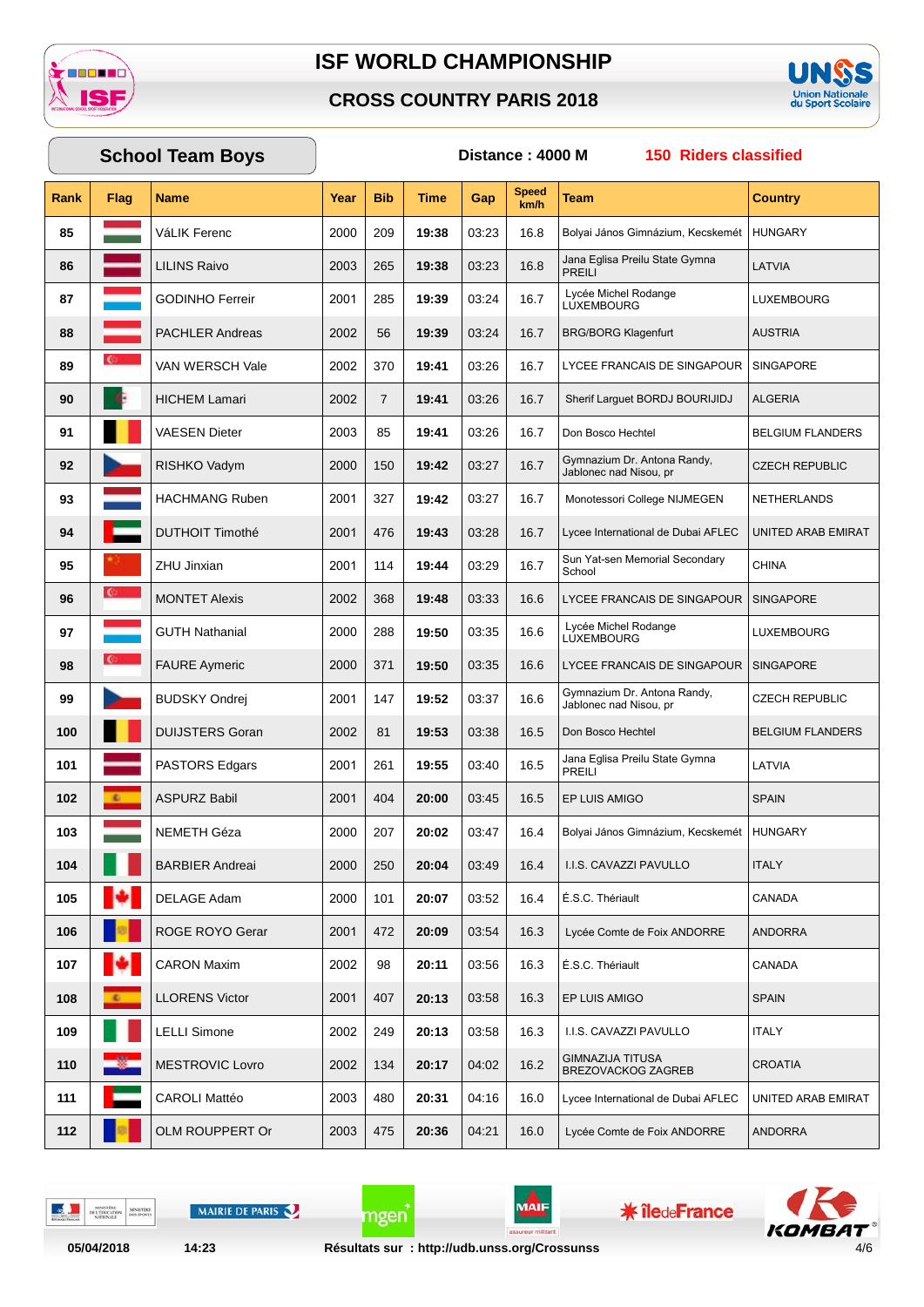

#### **CROSS COUNTRY PARIS 2018**



## **School Team Boys** Distance: 4000 M

150 Riders classified

| Rank | Flag         | <b>Name</b>            | Year | <b>Bib</b> | Time  | Gap   | Speed<br>km/h | <b>Team</b>                                           | <b>Country</b>          |
|------|--------------|------------------------|------|------------|-------|-------|---------------|-------------------------------------------------------|-------------------------|
| 113  |              | <b>DUBOSQ Branden</b>  | 2000 | 102        | 20:38 | 04:23 | 15.9          | É.S.C. Thériault                                      | CANADA                  |
| 114  |              | <b>LENGYEL Tomas</b>   | 2001 | 148        | 20:39 | 04:24 | 15.9          | Gymnazium Dr. Antona Randy,<br>Jablonec nad Nisou, pr | <b>CZECH REPUBLIC</b>   |
| 115  |              | <b>BAST Pol</b>        | 2001 | 284        | 20:40 | 04:25 | 15.9          | Lycée Michel Rodange<br>LUXEMBOURG                    | LUXEMBOURG              |
| 116  |              | <b>BRITTNER Charel</b> | 2003 | 289        | 20:40 | 04:25 | 15.9          | Lycée Michel Rodange<br><b>LUXEMBOURG</b>             | LUXEMBOURG              |
| 117  |              | <b>VILCANS Raitis</b>  | 2001 | 262        | 20:46 | 04:31 | 15.8          | Jana Eglisa Preilu State Gymna<br><b>PREILI</b>       | LATVIA                  |
| 118  |              | PETILLO Michel         | 2000 | 252        | 20:47 | 04:32 | 15.8          | I.I.S. CAVAZZI PAVULLO                                | <b>ITALY</b>            |
| 119  |              | <b>POIREL Mathieu</b>  | 2002 | 369        | 20:47 | 04:32 | 15.8          | LYCEE FRANCAIS DE SINGAPOUR                           | <b>SINGAPORE</b>        |
| 120  |              | <b>HERMESDORF Benj</b> | 2001 | 286        | 20:50 | 04:35 | 15.8          | Lycée Michel Rodange<br><b>LUXEMBOURG</b>             | LUXEMBOURG              |
| 121  |              | KRIŠÁK Patrik          | 2000 | 383        | 20:50 | 04:35 | 15.8          | Sports Gymnasium BANSKA BYSTRI   SLOVAKIA             |                         |
| 122  |              | <b>TOROK László</b>    | 2001 | 205        | 20:57 | 04:42 | 15.7          | Bolyai János Gimnázium, Kecskemét                     | <b>HUNGARY</b>          |
| 123  |              | <b>ESQUIROL Luc</b>    | 2000 | 474        | 20:59 | 04:44 | 15.7          | Lycée Comte de Foix ANDORRE                           | ANDORRA                 |
| 124  |              | <b>TISMA Patrik</b>    | 2001 | 135        | 20:59 | 04:44 | 15.7          | <b>GIMNAZIJA TITUSA</b><br><b>BREZOVACKOG ZAGREB</b>  | <b>CROATIA</b>          |
| 125  |              | <b>XIANG Zhiwei</b>    | 2001 | 112        | 20:59 | 04:44 | 15.7          | Sun Yat-sen Memorial Secondary<br>School              | <b>CHINA</b>            |
| 126  |              | <b>KARCEVSKIS Arma</b> | 2001 | 260        | 21:06 | 04:51 | 15.6          | Jana Eglisa Preilu State Gymna<br><b>PREILI</b>       | LATVIA                  |
| 127  | $\mathbf{C}$ | <b>SIMON Thomas</b>    | 2000 | 372        | 21:09 | 04:54 | 15.6          | LYCEE FRANCAIS DE SINGAPOUR                           | SINGAPORE               |
| 128  |              | <b>HUANG Wenxi</b>     | 2002 | 109        | 21:11 | 04:56 | 15.5          | Sun Yat-sen Memorial Secondary<br>School              | <b>CHINA</b>            |
| 129  |              | <b>RUAN Yuhao</b>      | 2002 | 111        | 21:15 | 05:00 | 15.5          | Sun Yat-sen Memorial Secondary<br>School              | <b>CHINA</b>            |
| 130  |              | DELLI QUADRI Ma        | 2002 | 100        | 21:18 | 05:03 | 15.4          | É.S.C. Thériault                                      | <b>CANADA</b>           |
| 131  |              | <b>YU Zhongyi</b>      | 2002 | 113        | 21:20 | 05:05 | 15.4          | Sun Yat-sen Memorial Secondary<br>School              | <b>CHINA</b>            |
| 132  |              | VáGó Gábor rich        | 2001 | 206        | 21:21 | 05:06 | 15.4          | Bolyai János Gimnázium, Kecskemét                     | <b>HUNGARY</b>          |
| 133  |              | KOVáCS Péter           | 2001 | 204        | 21:28 | 05:13 | 15.3          | Bolyai János Gimnázium, Kecskemét                     | <b>HUNGARY</b>          |
| 134  |              | <b>SCHRAEPEN Remco</b> | 2003 | 84         | 21:37 | 05:22 | 15.2          | Don Bosco Hechtel                                     | <b>BELGIUM FLANDERS</b> |
| 135  | سائله        | PETRÁ? Dominik         | 2000 | 385        | 21:45 | 05:30 | 15.1          | Sports Gymnasium BANSKA BYSTRI   SLOVAKIA             |                         |
| 136  | -9-          | <b>GÁL Peter</b>       | 2001 | 381        | 21:49 | 05:34 | 15.1          | Sports Gymnasium BANSKA BYSTRI                        | <b>SLOVAKIA</b>         |
| 137  |              | <b>VUKOVIC Dino to</b> | 2001 | 136        | 22:05 | 05:50 | 14.9          | <b>GIMNAZIJA TITUSA</b><br>BREZOVACKOG ZAGREB         | CROATIA                 |
| 138  |              | <b>REUTER Philippe</b> | 2002 | 287        | 22:11 | 05:56 | 14.8          | Lycée Michel Rodange<br><b>LUXEMBOURG</b>             | LUXEMBOURG              |
| 139  |              | <b>MORITZ Michael</b>  | 2003 | 59         | 22:18 | 06:03 | 14.7          | <b>BRG/BORG Klagenfurt</b>                            | AUSTRIA                 |
| 140  |              | <b>ANDRIEU Matisse</b> | 2003 | 479        | 22:18 | 06:03 | 14.7          | Lycee International de Dubai AFLEC                    | UNITED ARAB EMIRAT      |

 $\frac{1}{2}$ MINISTÈRE<br>DE L'ÉDUCATION MINISTERE MAIRIE DE PARIS

 $14:23$ 



**\*** îledeFrance